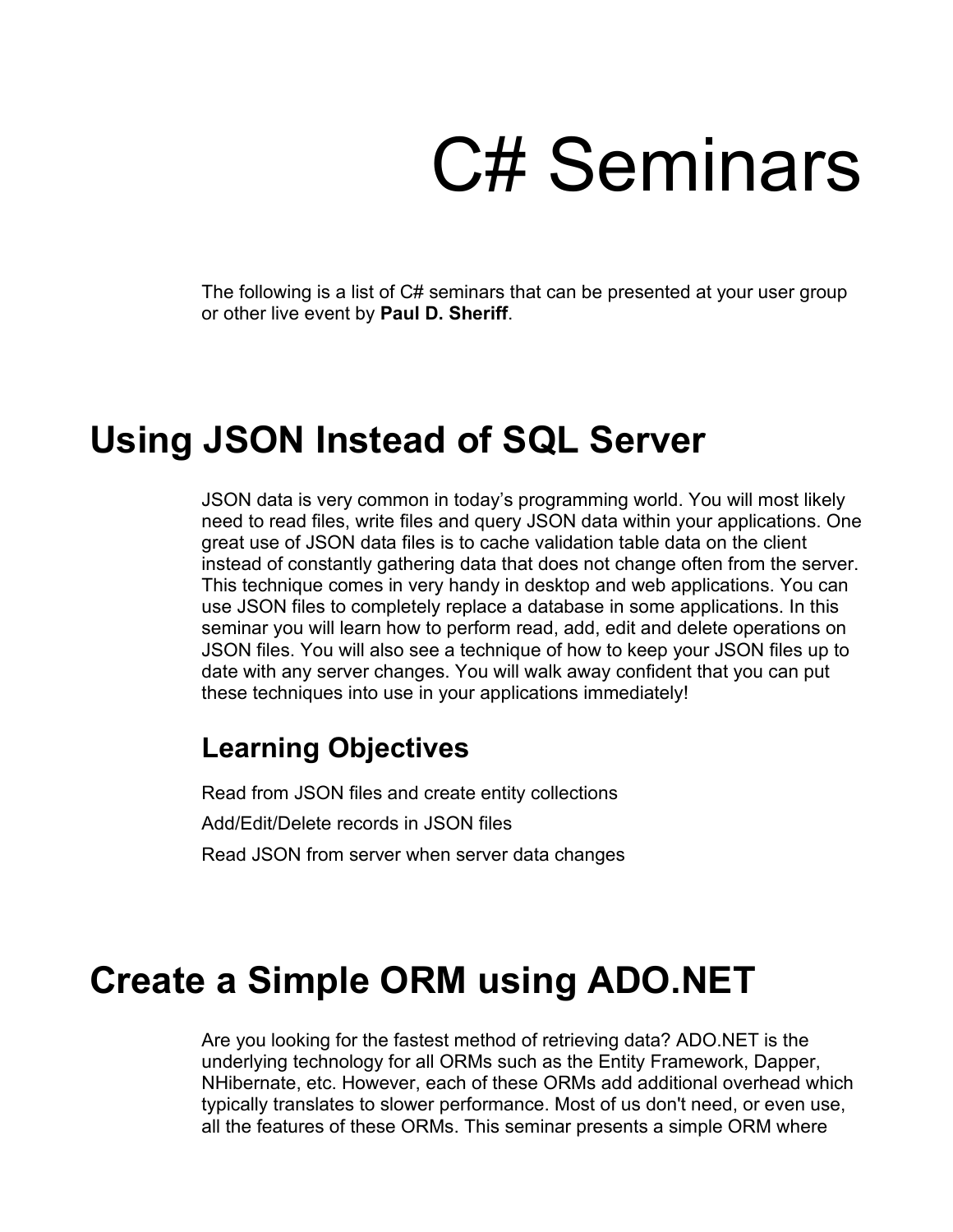you write a little more code than EF, but less code than others. However, the speed you get is well worth the effort.

#### **Learning Objectives**

Wrap up ADO.NET to make coding simpler

Create a generic method to load records into entity collections

A design pattern for standard CRUD operations

## **Write Efficient Code Using LINQ**

Do you still find yourself writing a lot of loops, and you can't help but think there must be a better way? Well, you are probably right. LINQ can help you aggregate data, extract data from existing collections, compare data between collections, process XML, select data from a database, and much more. This seminar shows you common, and uncommon, examples where you might have used loops in the past, and how to translate those into LINQ queries. LINQ is very powerful and generally is much faster than using loops, so start using it today.

#### **Learning Objectives**

The basics of LINQ Using LINQ to compare, aggregate, extract and more Understand deferred execution

## **Simplify Calls to Stored Procedures Using the Entity Framework**

Most programmers know that if you have anything other than a two table join, you should not use LINQ with the Entity Framework (EF). If you do, the resulting SQL that is submitted by EF to SQL Server tends to be inefficient. This can cause big performance problems in your application. It is better to put complicated JOIN statements into stored procedures and call the stored procedures. However, calling stored procedures using EF can be tedious. This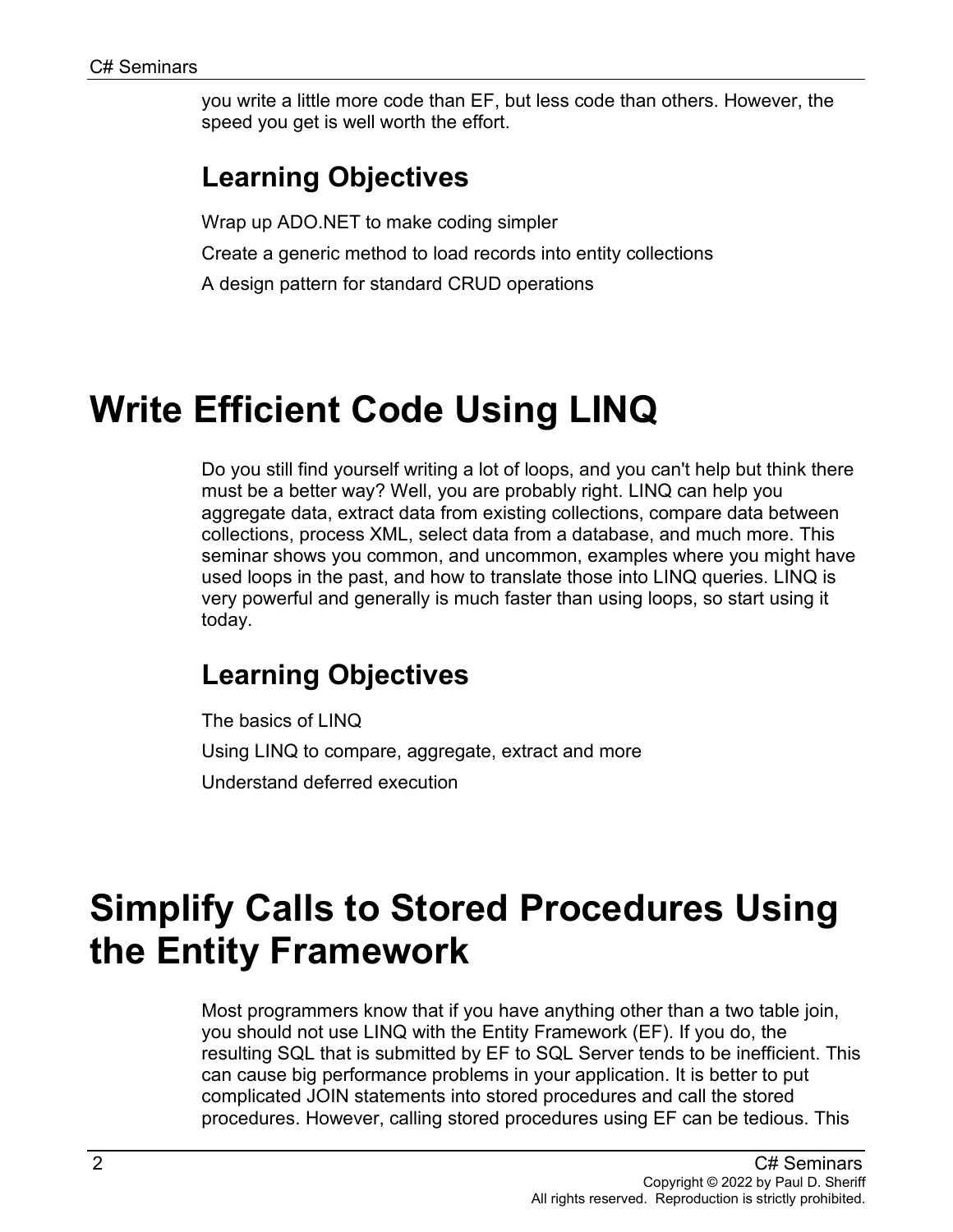seminar shows you how to create a set of wrapper classes to simplify these stored procedure calls.

## **Learning Objectives**

The problems with EF and multi-table joins Calling stored procedures using EF Simplify calling stored procedures

## **Getting Started with Unit Testing in Visual Studio or VS Code**

Everyone knows that they should be writing unit tests for their applications, but how many of us really do it? In Visual Studio unit testing is an integrated part of the development environment. There is no longer any reason to avoid not doing test driven development and automated unit testing. In this seminar you will be introduced to the basics of unit testing, how to run tests, and how to reduce the number of tests by taking advantage of data-driven tests. You will then see an example of how to architect your applications to make testing quicker and easier. At the end of this seminar you will walk away with the knowledge you need to start automating the testing of your applications.

## **Learning Objectives**

How to start unit testing Create your first unit tests Create data-driven unit tests

## **Cryptography Made Easy**

Securing data is essential to all applications these days. The cryptography classes in .NET can be a little daunting to learn. However, once you learn the basics, they are quite simple. In this seminar, you learn to hash data, and to encrypt and decrypt data using .NET 5.